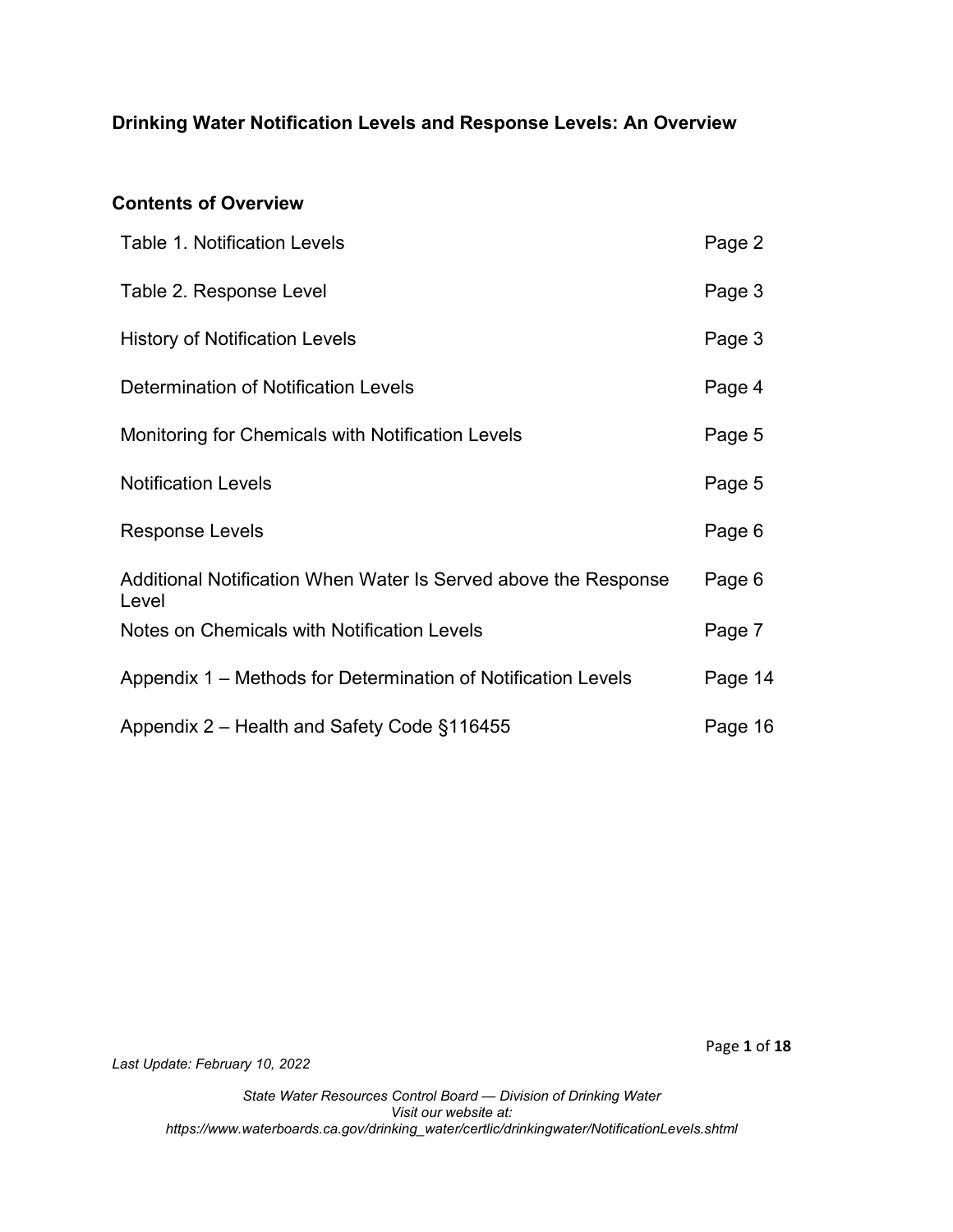| Notes*          | <b>Chemical</b>                     | <b>Notification Level</b><br>(milligrams per liter) |
|-----------------|-------------------------------------|-----------------------------------------------------|
| $\mathbf 1$     | <b>Boron</b>                        | 1                                                   |
| $\overline{2}$  | n-Butylbenzene                      | 0.26                                                |
| $\overline{3}$  | sec-Butylbenzene                    | 0.26                                                |
| $\overline{4}$  | tert-Butylbenzene                   | 0.26                                                |
| $\overline{5}$  | Carbon disulfide                    | 0.16                                                |
| 6               | Chlorate                            | 0.8                                                 |
| $\overline{7}$  | 2-Chlorotoluene                     | 0.14                                                |
| 8               | 4-Chlorotoluene                     | 0.14                                                |
| $\overline{9}$  | Diazinon                            | 0.0012                                              |
| 10              | Dichlorodifluoromethane (Freon 12)  | 1                                                   |
| 11              | 1,4-Dioxane                         | 0.001                                               |
| 12              | Ethylene glycol                     | 14                                                  |
| 13              | Formaldehyde                        | 0.1                                                 |
| 14              | <b>HMX</b>                          | 0.35                                                |
| $\overline{15}$ | Isopropylbenzene                    | 0.77                                                |
| 16              | Manganese                           | 0.5                                                 |
| 17              | Methyl isobutyl ketone (MIBK)       | 0.12                                                |
| 18              | Naphthalene                         | 0.017                                               |
| $\overline{19}$ | N-Nitrosodiethylamine (NDEA)        | 0.00001                                             |
| 20              | N-Nitrosodimethylamine (NDMA)       | 0.00001                                             |
| 21              | N-Nitrosodi-n-propylamine (NDPA)    | 0.00001                                             |
| 22              | Perfluorobutanesulfonic acid (PFBS) | 0.0005                                              |
| 23              | Perfluorooctanoic acid (PFOA)       | 0.0000051                                           |
| 24              | Perfluorooctanesulfonic acid (PFOS) | 0.0000065                                           |
| 25              | Propachlor                          | 0.09                                                |
| $\overline{26}$ | n-Propylbenzene                     | 0.26                                                |
| $\overline{27}$ | <b>RDX</b>                          | 0.0003                                              |
| 28              | Tertiary butyl alcohol (TBA)        | 0.012                                               |
| 29              | 1,2,4-Trimethylbenzene              | 0.33                                                |
| 30              | 1,3,5-Trimethylbenzene              | 0.33                                                |
| 31              | 2,4,6-Trinitrotoluene (TNT)         | 0.001                                               |
| 32              | Vanadium                            | 0.05                                                |

**Table 1. Drinking Water Notification Levels**

\* Notes include toxicological endpoint, references, history, and other information (see page 7)

*Last Update: February 10, 2022*

*State Water Resources Control Board — Division of Drinking Water Visit our website at:* 

*https://www.waterboards.ca.gov/drinking\_water/certlic/drinkingwater/NotificationLevels.shtml*

Page **2** of **18**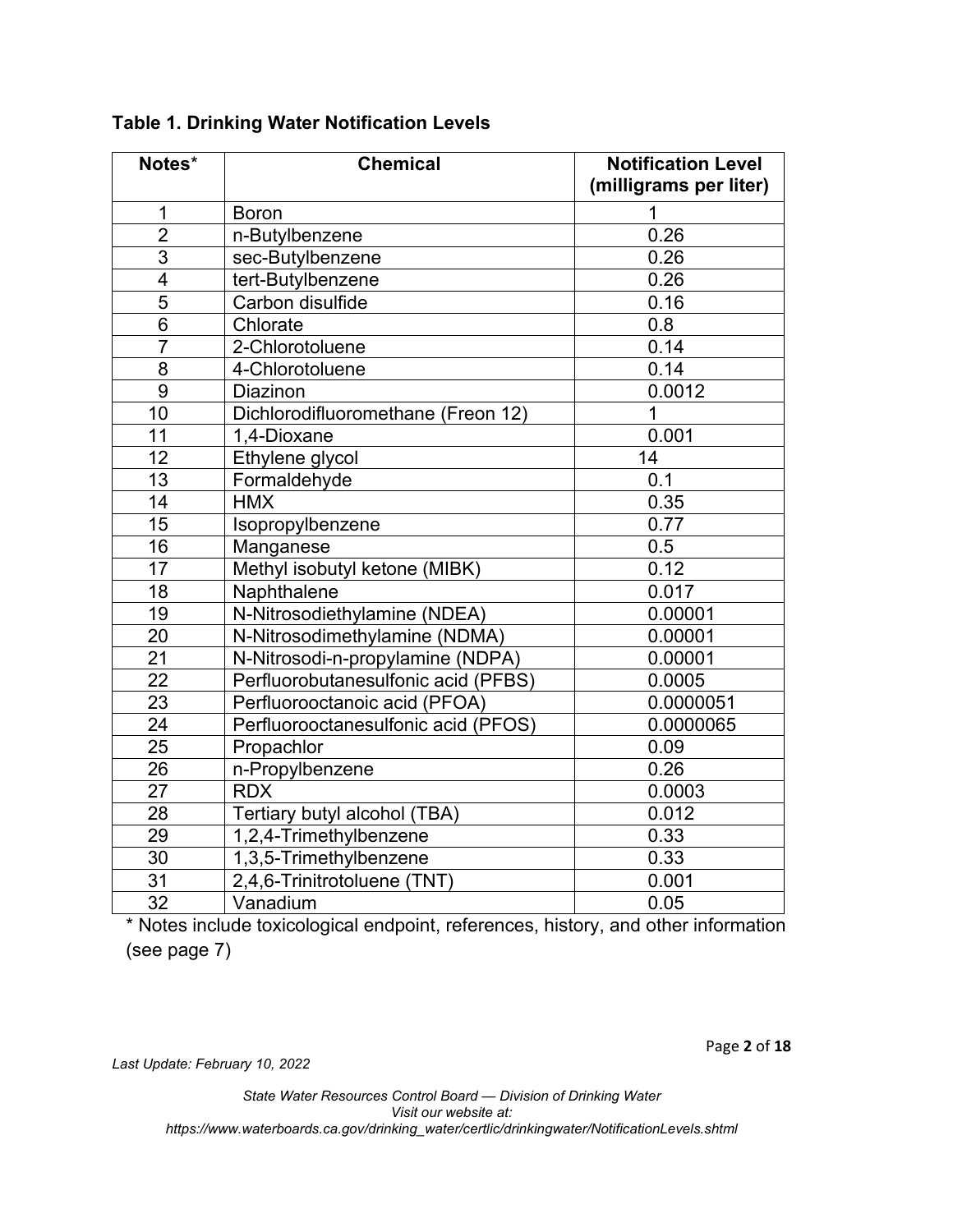## **Table 2. Response Levels**

(at which removal of a source from service is recommended; additional notification is recommended if the source is not removed from service, as described below)

| <b>Chemical</b> | <b>Toxicological</b><br><b>Endpoint</b> | <b>Response Level</b><br>(Multiples of<br><b>Notification Level)</b> |  |
|-----------------|-----------------------------------------|----------------------------------------------------------------------|--|
| <b>RDX</b>      | Cancer risk                             | 100 times the NL                                                     |  |
| <b>TBA</b>      | Cancer risk                             | 100 times the NL                                                     |  |
| <b>TNT</b>      | Cancer risk                             | 100 times the NL                                                     |  |
| <b>NDPA</b>     | Cancer risk                             | 50 times the NL                                                      |  |
| 1,4-Dioxane     | Cancer risk                             | 35 times the NL                                                      |  |
| <b>NDMA</b>     | Cancer risk                             | 30 times the NL                                                      |  |
| <b>NDEA</b>     | Cancer risk                             | 10 times the NL                                                      |  |
| PFOS and PFOA   | Cancer risk                             | 100 times Cancer risk*                                               |  |
| All others      | Non-cancer                              | 10 times the NL                                                      |  |

\* Theoretical *de minimis* cancer risk level (10-6 ) is less than the established notification level (NL). For toxicological endpoint, references, history, and other information (see page 7)

## **History of Notification Levels**

The Division of Drinking Water's precursor, the Drinking Water Program of the California Department of Public Health (CDPH), and earlier, the California Department of Health Services, CDHS, established health-based advisory levels, called "notification levels" (referred to as "action levels" through 2004), as needed since the early 1980s. These have been used to provide information to public water systems and others about certain non-regulated chemicals in drinking water that lack maximum contaminant levels (MCLs).

When chemicals are found at concentrations greater than these levels, certain requirement and recommendations apply.

Generally, notification levels have been established in response to actual contamination of drinking water supplies, *e.g.*, perchlorate, which now has an MCL. However, notification levels for a number of chemicals were established in anticipation of possible contamination, such as from a hazardous waste site containing many pesticides (in the 1980s), or from a Superfund site (in the 2000s).

Page **3** of **18**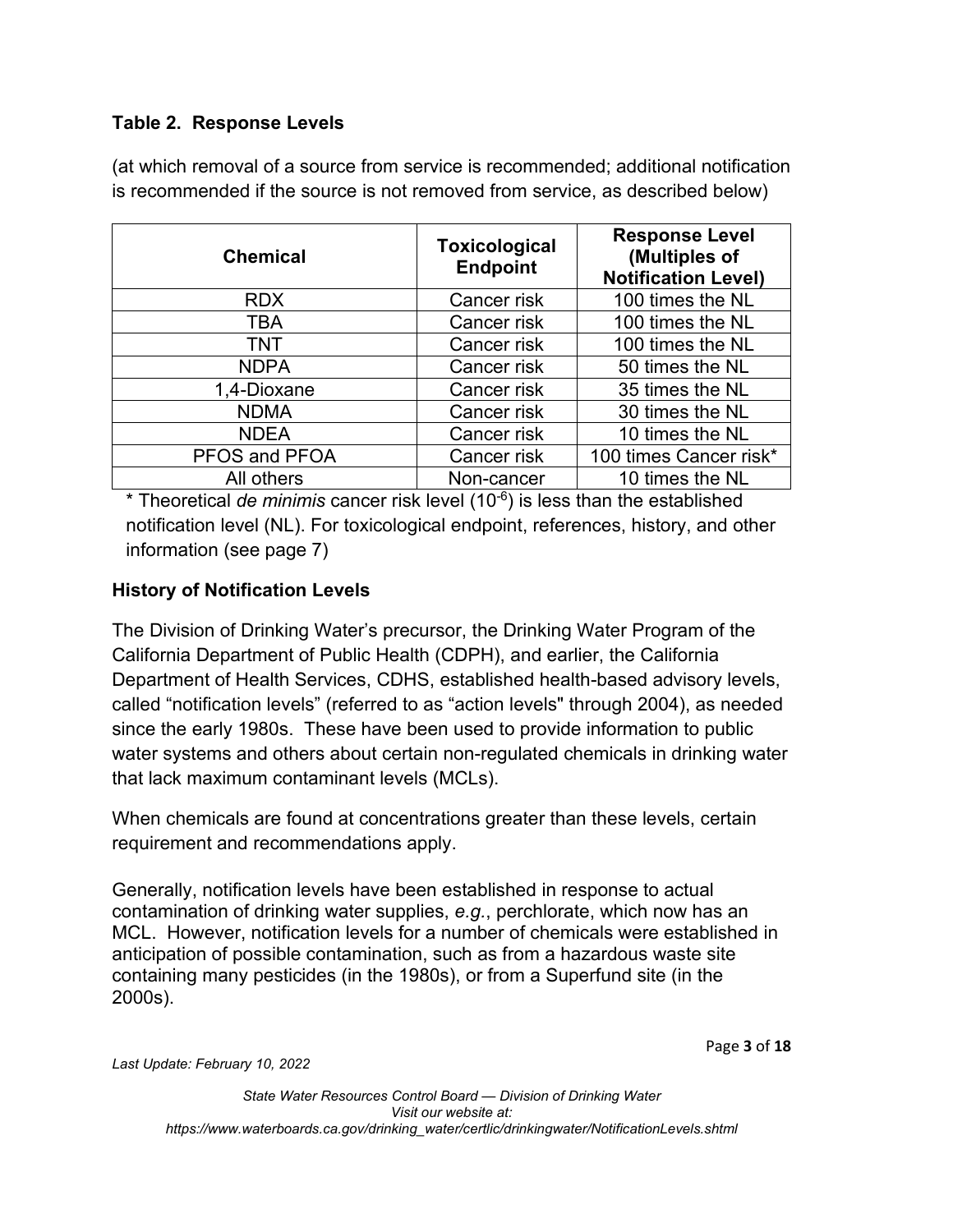Chemicals for which notification levels are established may eventually be regulated by MCLs (through a formal regulatory process), depending on the extent of contamination, the levels observed, and the risk to human health. Most, however, have not proceeded to MCLs.

Once established, a notification level generally stays in place, unless it is replaced by an MCL. On occasion, though, we have revised the numeric value of an individual notification level to reflect new risk assessment information on the particular chemical. For some of the chemicals that had advisory levels established early on, if no MCL was adopted and the need for the notification level had passed, the advisory level was archived. Archived advisory levels may nevertheless be updated to reflect any new risk information that may become available and may be used as notification levels if needed.

In total, notification levels have been established for 96 chemicals, for which, 32 chemicals have notification levels, 40 chemicals now have MCLS and 24 are chemicals with archived advisory levels (AALs).

Note that following adoption of an MCL, the notification level is no longer used. For more about AALs and notification levels, go to [http://www.waterboards.ca.gov/drinking\\_water/certlic/drinkingwater/NotificationLe](http://www.waterboards.ca.gov/drinking_water/certlic/drinkingwater/NotificationLevels.shtml) [vels.shtml](http://www.waterboards.ca.gov/drinking_water/certlic/drinkingwater/NotificationLevels.shtml).

| <b>Decade</b><br><b>Established</b> | <b>Notification</b><br><b>Levels</b> | <b>Now</b><br>with MCLs | <b>Archived</b> | <b>Current</b> |
|-------------------------------------|--------------------------------------|-------------------------|-----------------|----------------|
| 1980s                               | 60                                   | 37                      | 21              |                |
| 1990s                               | 12                                   | 2                       | 3               |                |
| 2000s                               | 21                                   |                         |                 | 21             |
| 2010s                               |                                      |                         |                 |                |
| 2020s                               |                                      |                         |                 |                |
| TOTAL                               | 96                                   | 40                      | 24              | 32             |

#### **Determination of Notification Levels**

Notification levels are calculated using standard risk assessment methods (see Appendix 1) for non-cancer and cancer endpoints, and typical exposure assumptions, including a 2-liter per day ingestion rate, a 70-kilogram adult body weight, and a 70-year lifetime.

Page **4** of **18**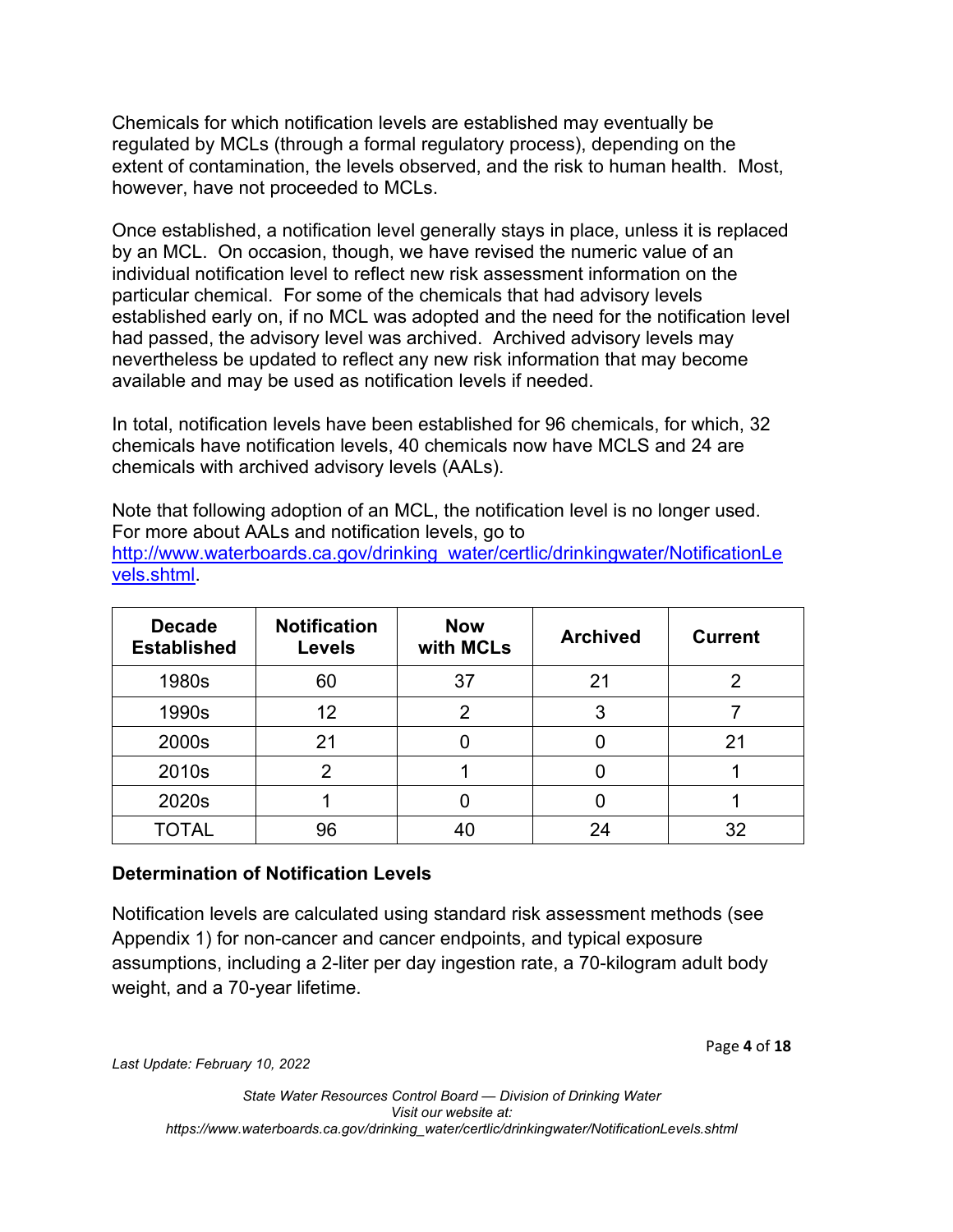- · For chemicals that are not considered carcinogens, the notification level is derived from the no observed adverse effect level (NOAEL), adjusted by appropriate factors to take into account uncertainties in the available data. An estimate of drinking water's contribution to total exposure to the contaminant is also included, referred to as the relative source contribution.
- For those that are considered carcinogens, the notification level is considered to pose *"de minimis*" risk, *i.e.,* a theoretical lifetime risk of up to one excess case of cancer in a population of  $1,000,000$  people—the  $10^{-6}$ risk level. (In that population, approximately 250,000-300,000 cases of cancer would be anticipated to occur naturally.) In several instances, we established notification levels above the 10<sup>-6</sup> risk level.

On occasion, the chemical may not be detectable as low as the notification level by usual laboratory analytical methods. In this case, detectability prevails, and our approach is to consider a detectable quantity as over the notification level until a more sensitive method is available.

## **Monitoring for Chemicals with Notification Levels**

Monitoring by public water systems for chemicals with notification levels is not required, except for unregulated contaminants for which monitoring is required ([UCMR\)](http://www.waterboards.ca.gov/drinking_water/certlic/drinkingwater/UCMR.shtml). Projects for groundwater replenishment using [recycled water](http://www.waterboards.ca.gov/drinking_water/certlic/drinkingwater/RecycledWater.shtml) and systems proposing to use extremely impaired sources may need to monitor for certain chemicals with notification levels.

Should a chemical be detected over its notification level, we recommend a confirmation sample as soon as possible, with the average value compared to the notification level.

We recommend tracking the presence of the chemical by follow-up sampling at a reasonable frequency.

#### **Notification Levels (see Table 1, page 2)**

Notification levels are advisory in nature and not enforceable standards. However, if a chemical is present over its notification level, the following apply:

· **Required by Statute: Local Government Notification—**Health and Safety Code §116455 requires a drinking water system to notify the governing body of the local agency in which users of the drinking water reside (*i.e.*, city council and/or county board of supervisors) when a

Page **5** of **18**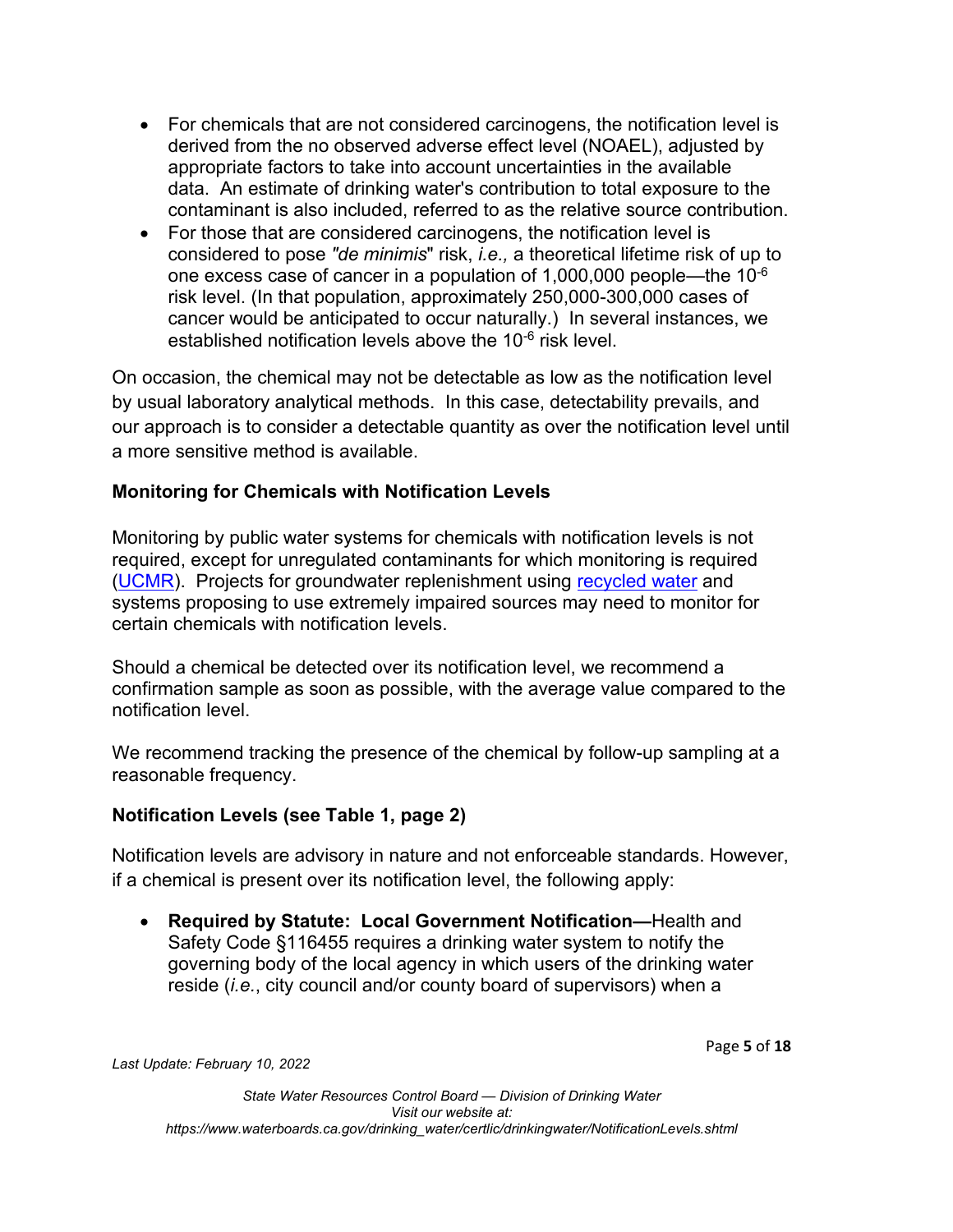chemical in excess of a notification level is discovered in a drinking water source. See Appendix 2.

· **Consumer Notice (Recommendation)—**If a chemical is over its notification level in drinking water that is provided to consumers, we recommend that the utility inform its customers and consumers about the presence of the contaminant, and about the health concerns associated with exposure to it. If the utility decides to provide consumer notice, it may want to consider using its annual Consumer Confidence Report, a separate mailing, or other method.

# **Response Levels (see Table 2, page 3)**

DDW recommends that the drinking water system take the source out of service if a chemical is present at levels considerably higher than its notification level. The level at which the recommendation occurs is called the "Response Level." The specific recommendation depends on the toxicological endpoint that provided the basis for the notification level.

Perfluoroalkyl substances and polyfluoroalkyl substances with notification levels have additional requirements per state law. When a confirmed detection exceeds the response level, a community water system or a nontransient noncommunity public water system is required to:

- · Report that detection in the water system's annual consumer confidence report (CCR).
- · Take a water source where detected levels exceed the response level out of use or provide public notification (as specified in Health and Safety §116378) within 30 days of the confirmed detection.

DDW recommends source removal when the chemical's concentration is:

- · 10 times the notification level, if it is based on non-cancer endpoints. A level greater than 10 times the notification level reduces the margin of safety provided.
- · 100 times the notification level, if it is based on cancer risk and established at the 10<sup>-6</sup> risk level. A level 100 times the notification level corresponds to a theoretical lifetime risk of up to one excess case of cancer in 10,000 people, the upper value of the 10<sup>-6</sup> to 10<sup>-4</sup> risk range typically allowed by regulatory agencies.

Page **6** of **18**

*Last Update: February 10, 2022*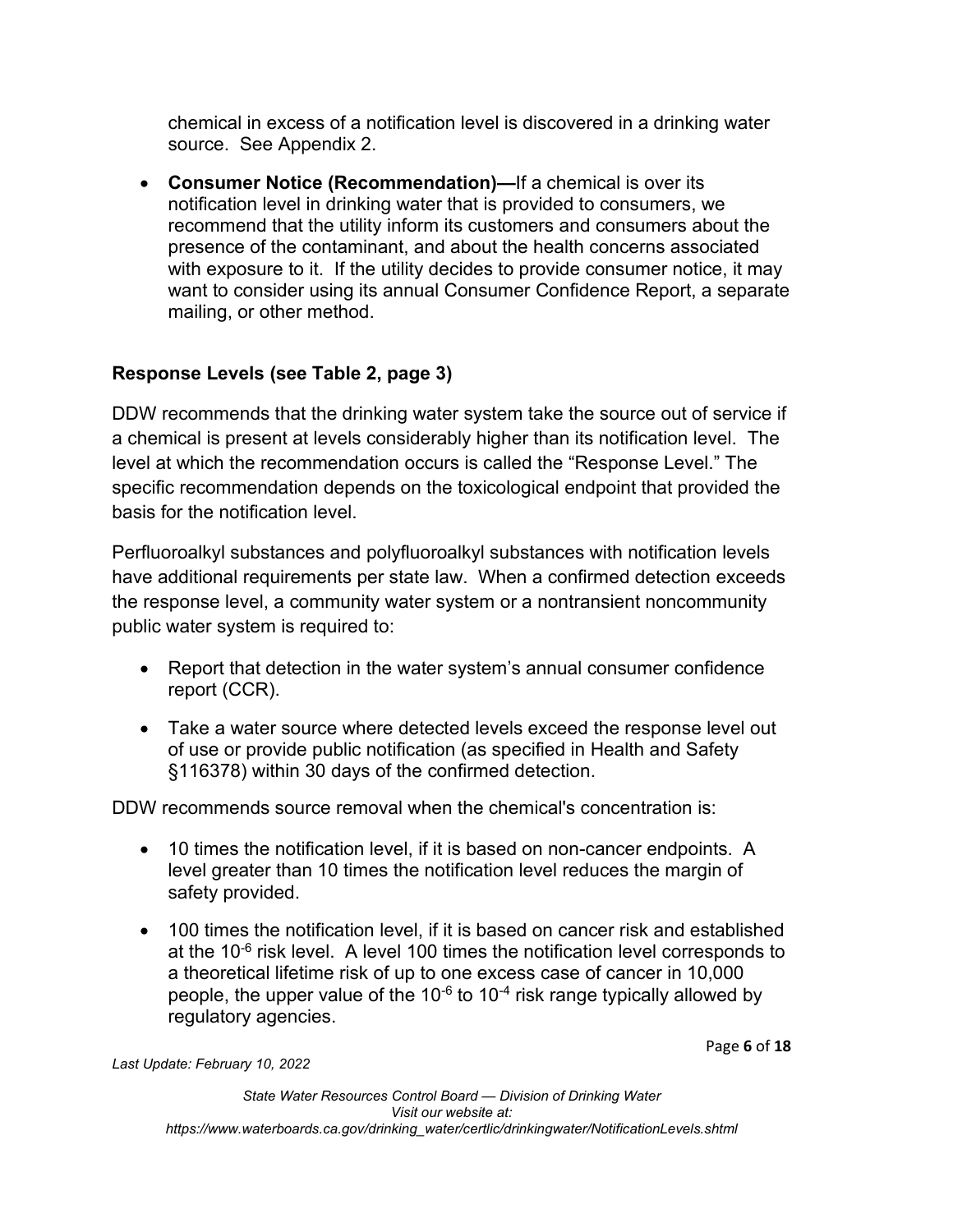$\bullet$  If the notification level is established at a risk greater than 10<sup>-6</sup>, as it is for 1,4-dioxane, NDEA, NDMA and NDPA, the response level for this recommendation is adjusted downward accordingly, so that it corresponds to the 10 $^{\text{4}}$  risk level, as discussed in the second bullet.

### **Additional Notification When Water Is Served above the Response Level:**

When a drinking water system does not take a source out of service despite the presence of a contaminant in drinking water at a level confirmed to be greater than the response level, DDW recommends the following:

- Notification of the local governing body (i.e., city council or board of supervisors, or both) that indicates water is being provided that exceeds the chemical's response level, and the reason for the continued use of the source.
- · Notification of the water system's customers and other water consumers that the contaminant is present in their drinking water at a concentration greater than its response level, the level at which source removal is recommended, and the reason for the continued use of the source.
- Whenever such a public "right-to-know" notice occurs, it should be provided to customers and to the water-consuming population in the affected area that would not directly receive such information, including renters, workers and students.
- Notification should be provided directly to consumers, for example by posted notices, hand-delivered notices, and water bill inserts.
- · A press release from the water system should also be issued to the local media.

Thereafter, DDW recommends the following:

- · Monthly sampling and analysis of the drinking water supply for as long as the contaminant exceeds its response level, and quarterly sampling for 12 months, should the concentration drop below the response level.
- · Quarterly notification of the water system's customers and other water consumers for as long as the contaminant is present at a concentration greater than its response level, using the methods described above.

Should the water system refuse to provide additional consumer notification, DDW may provide that notification.

Page **7** of **18**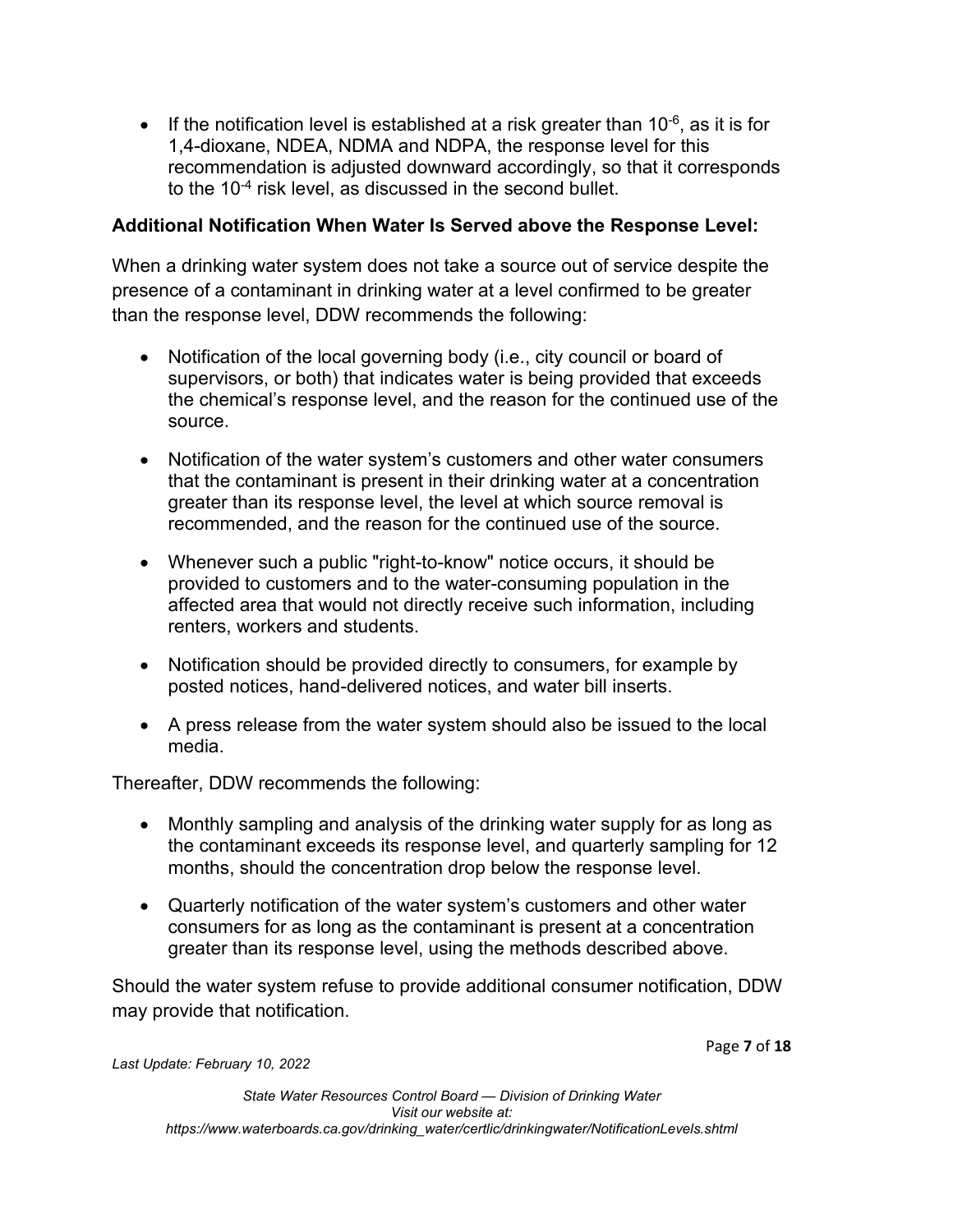### **Notes for Chemicals with Notification Levels**

- 1. Boron: ENDPOINT: Noncancer—decreased fetal weight (developmental) in rats. REFERENCE: US EPA Integrated Risk Information System (IRIS), 2004. [Date refers to latest date in revision history.] Boron and Compounds. The last revision for the oral RfD was August 5, 2004. HISTORY: Notification level first established at 1 mg/L at an uncertain date but thought to be early to mid-1990s. ADDITIONAL INFORMATION: The relatively large number of sources with boron detections reflects its natural occurrence.
- 2. n-Butylbenzene: ENDPOINT: Noncancer—increased kidney weight in rats, using cumene (isopropylbenzene) as a surrogate. REFERENCES: (1) National Center for Environmental Assessment (NCEA), 1997, Risk Assessment Issue Paper for: Derivation of Provisional Chronic RfDs for n-Butylbenzene, sec-Butylbenzene, tert-Butylbenzene, and n-Propylbenzene. NCEA, US EPA (97-009/6-5-97) and (2) Memorandum from R. Howd, Office of Environmental Health Hazard Assessment (OEHHA), to D. Spath, CDHS, "Proposed Action Level for n-Propylbenzene," October 27, 2000. HISTORY: Notification level was first established as 0.045 mg/L (date uncertain), and revised to 0.07 mg/L in 2000, and to current level in 2003.
- 3. sec-Butylbenzene: ENDPOINT: Noncancer—increased kidney weight in rats, using cumene (isopropylbenzene) as a surrogate. REFERENCE: OEHHA, 2000. Memorandum from R. Howd, OEHHA, to D. Spath, CDHS, "Proposed Action Levels for sec-Butylbenzene and tert-Butylbenzene," October 27, 2000.
- 4. tert-Butylbenzene: ENDPOINT: Noncancer—increased kidney weight in rats, using cumene (isopropylbenzene) as a surrogate. REFERENCE: OEHHA, 2000. Memorandum from R. Howd, OEHHA, to D. Spath, CDHS, "Proposed Action Levels for sec-Butylbenzene and tert-Butylbenzene," October 27, 2000.
- 5. Carbon disulfide: ENDPOINT: Noncancer—decreased motor conduction velocity in people. REFERENCE: OEHHA, 2001. Memorandum from R. Howd, OEHHA, to D. Spath, CDHS, "Proposed Action Level for Carbon Disulfide," July 5, 2001.
- Page **8** of **18** 6. Chlorate: ENDPOINT: Noncancer—pituitary gland vacuolization & thyroid gland depletion in rats. REFERENCE: OEHHA, 2002. Memorandum from R. Howd, OEHHA, to D. Spath, CDHS, "Proposed Action Level for Chlorate,"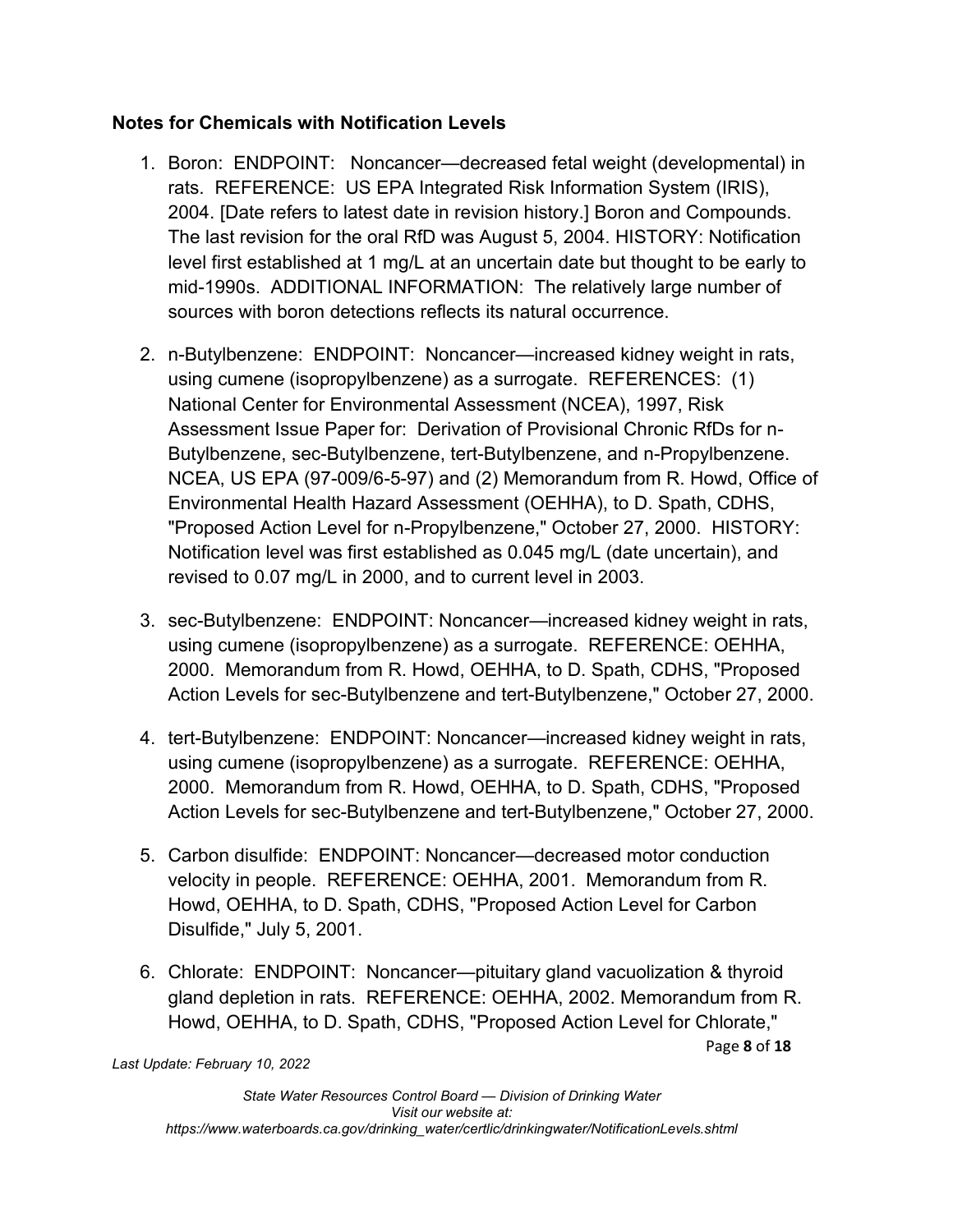January 7, 2002. HISTORY: Notification level was established in 2002. ADDITIONAL INFORMATI0N: Notification level is derived from standard risk assessment methods with RSC = 0.8.

- 7. 2-Chlorotoluene: ENDPOINT: Noncancer—decrease in body weight gain in rats. REFERENCE: IRIS, 2003. 2-Chlorotoluene. The last revision for oral RfD was February 1, 1990. OEHHA concurred with the notification level via a June 7, 2000 memorandum.
- 8. 4-Chlorotoluene: See notification level for 2-chlorotoluene, which is used as a surrogate.
- 9. Diazinon: ENDPOINT: Noncancer—neurotoxicity. REFERENCE: ATSDR toxicological profile update (ATSDR, 2008) and Health Effects Advisory Summary Tables (HEAST), FY 1997 Update, US Environmental Protection Agency (US EPA), Solid Waste and Emergency Response, 9200.6-303 (97-1), EPA-540-R-97-036, July 1997. HISTORY: NL for was first established in 1982 as 14 µg/L, revised to 0.006 mg/L in 2000, and updated to current level in 2010. NL uses standard risk assessment methods and these assumptions: adult: Body Weight (BW) = 70 kg, Drinking Water Consumption (DWC) = 2 L/day, Relative Source Contribution (RSC) = 0.2, Uncertainty Factor (UF) = 1,000, No Observable Adverse Effect Level (NOAEL) = 0.6 mg/kg/day.
- 10.Dichlorodifluoromethane: ENDPOINT: Noncancer—reduced body weight in rats. REFERENCE: IRIS, 2005. Dichlorodifluoromethane. The last revision for the oral RfD was January 31, 1987. HISTORY: Notification level was initially established at 1 mg/L (exact date uncertain, but likely mid-1990s).
- 11.1,4-Dioxane: ENDPOINT: Cancer in laboratory rodents. REFERENCE: IRIS, 2013. The 10 $<sup>6</sup>$  cancer risk level is 0.00035 mg/L. The last revision for oral</sup> slope factor for cancer risk was September 20, 2013. HISTORY: Notification level first established in 1998 at a 0.003-mg/L concentration, based on 1990 IRIS documentation, and revised to the current level on November 22, 2010. ADDITIONAL INFORMATION: The notification level's cancer risk is  $3 \times 10^{-6}$ , rather than the usual 1 x 10<sup>-6</sup>, because it is difficult to detect 1,4-dioxane at very low levels. Source removal is recommended at (response level=) 0.035 mg/L. [More about 1,4-dioxane](http://www.waterboards.ca.gov/drinking_water/certlic/drinkingwater/14-Dioxane.shtml).

Page **9** of **18**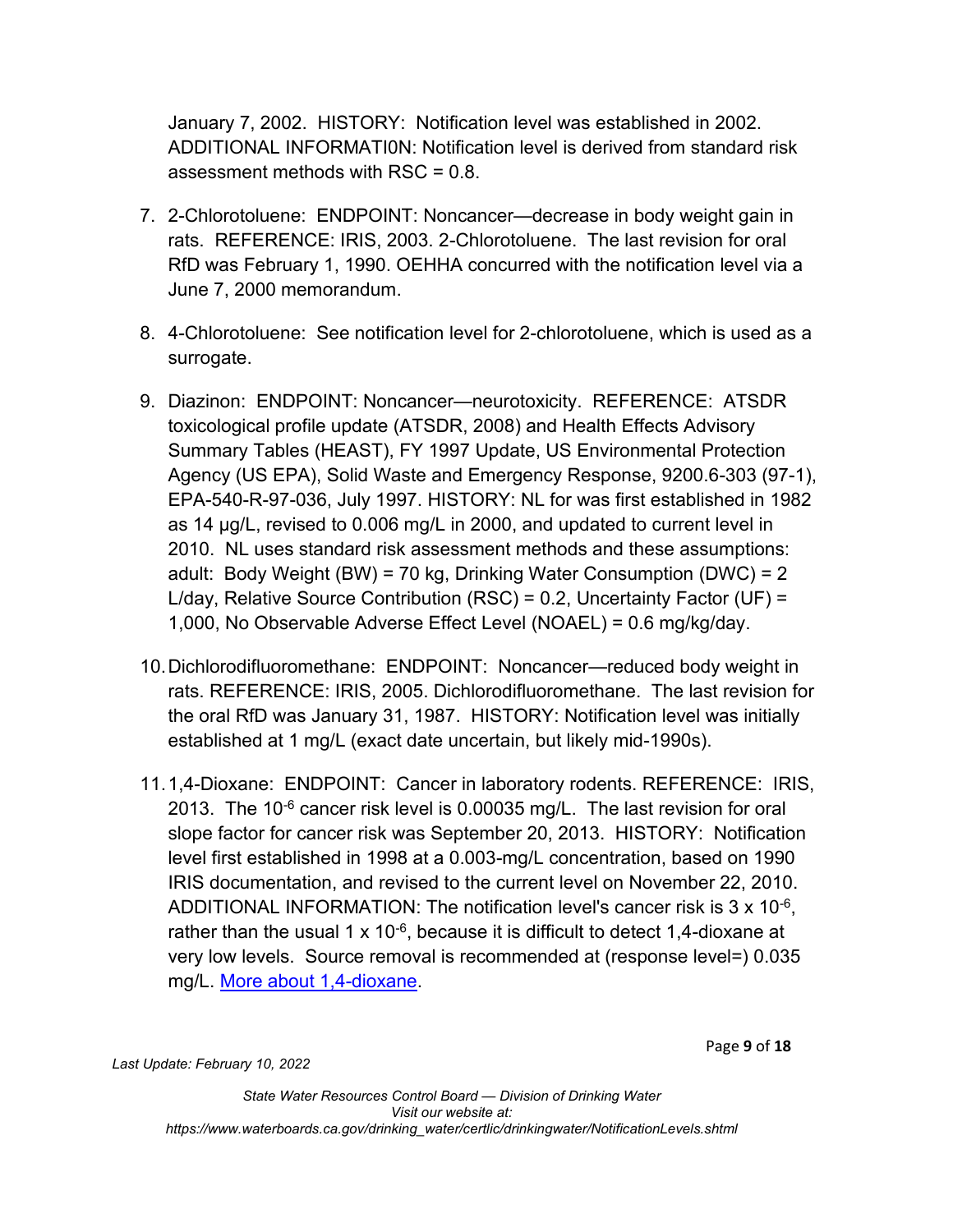- 12.Ethylene glycol: ENDPOINT: Noncancer—kidney toxicity in rats. REFERENCE: IRIS, 2003, Ethylene glycol. The last revision for the oral RfD was September 30, 1987. HISTORY: Notification level was first established in May 2002.
- 13.Formaldehyde: ENDPOINT: Noncancer by ingestion—reduced weight gain, histopathology in rats. REFERENCE: IRIS, 1990. Formaldehyde. The last revision for the oral RfD was September 1, 1990. HISTORY: Notification level first established in 1983 as 30 µg/L, and revised to current level in 2000. ADDITIONAL INFORMATION: Notification level is derived from standard risk assessment methods, with MF = 10 (because of formaldehyde's cancer risk associated with inhalation exposures, as shown in a variety of animals studies). Though rarely detected in drinking water sources, formaldehyde is of interest because of its possible production as a disinfection byproduct from the use of ozone and/or hydrogen peroxide.
- 14.HMX (Octahydro-1,3,5,7-tetranitro-1,3,5,7-tetrazocine): ENDPOINT: Noncancer—liver lesions in rats. REFERENCE: IRIS, 2003. The last revision for the oral RfD was September 26, 1988. HISTORY: Notification level was first established September 30, 2005.
- 15.Isopropylbenzene: ENDPOINT: Noncancer—increased kidney weight in rats. REFERENCE: IRIS, 1997. Cumene (also known as Isopropylbenzene). The last revision for the oral RfD was August 1, 1997. OEHHA concurred with the notification level via a November 1, 2000 memorandum. HISTORY: Notification level was first established in 2000.
- 16.Manganese: ENDPOINT: Noncancer—neurotoxicity, based on human data. REFERENCE: IRIS, 2002. Manganese. The last revision for the oral RfD was November 1, 1995. HISTORY: AL was established on March 20, 2003. ADDITIONAL INFORMATI0N: Notification level is derived from standard risk assessment methods with RSC = 0.3. Manganese has an enforceable secondary MCL of 0.05 mg/L that is based upon aesthetics. Secondary MCLs apply only to community water systems. The relatively large number of sources with manganese detections reflects its natural occurrence. More [about manganese](http://www.waterboards.ca.gov/drinking_water/certlic/drinkingwater/Manganese.shtml).

Page **10** of **18**

*Last Update: February 10, 2022*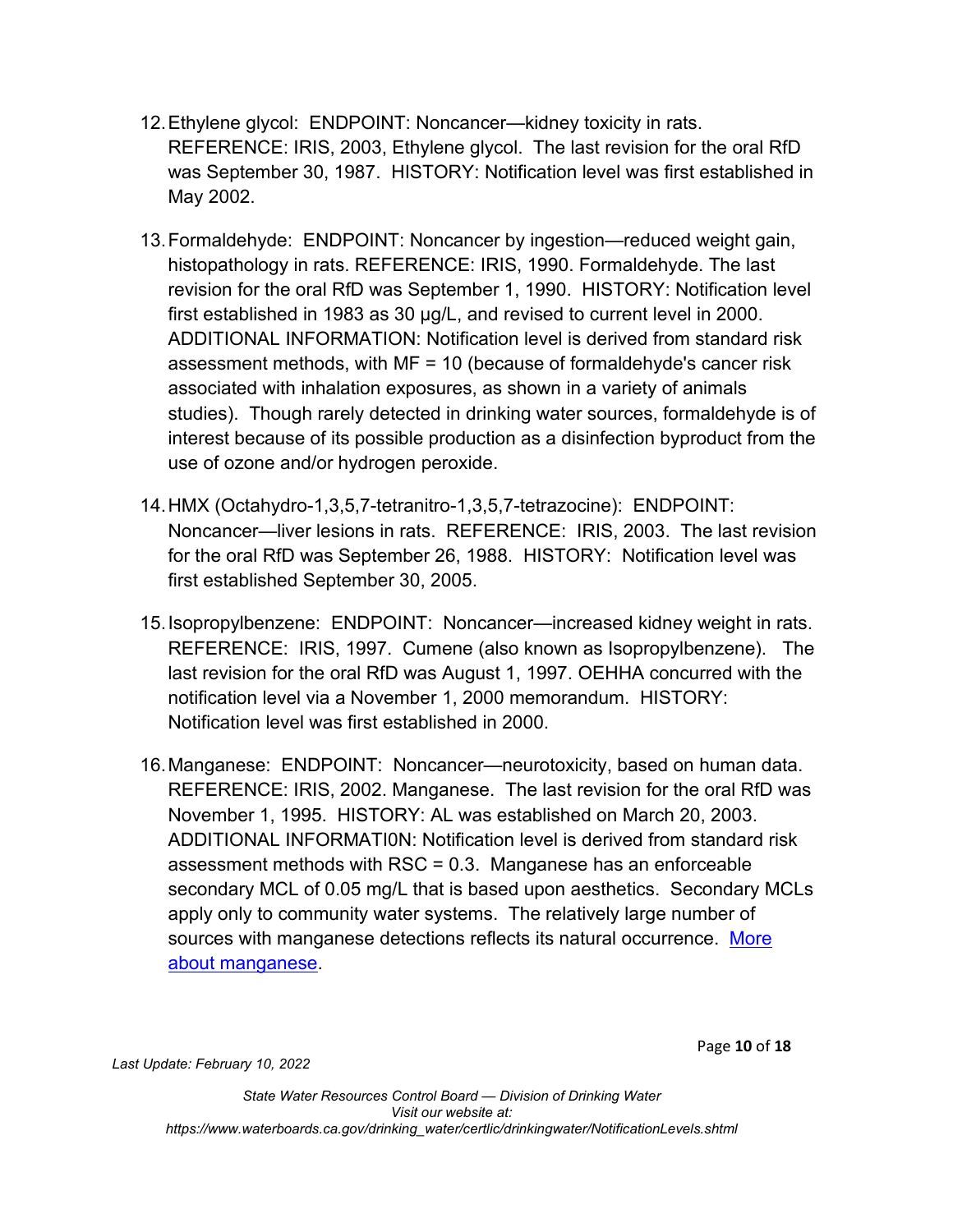- 17.MIBK: ENDPOINT: Noncancer—increased kidney and liver weight, kidney pathology in rats. REFERENCE: OEHHA, 1999. Memorandum from G. Alexeeff, OEHHA, to D. Spath, CDHS, "Proposed Action Level for Methyl Isobutyl Ketone," December 29, 1999. HISTORY: Notification level established in 2000.
- 18.Naphthalene: ENDPOINT: Noncancer—decreased body weight in rats. REFERENCE: IRIS, 1998. Naphthalene. The last revision for the oral RfD was September 17, 1998. OEHHA concurred with the notification level via an April 20, 2000 memorandum. HISTORY: Notification level was first established in 2000 at a concentration of 0.17 mg/L, and revised to current level in April 2005. ADDITIONAL INFORMATION: Subsequent to the establishment of the notification level, naphthalene was identified by OEHHA in 2002 as a chemical known to the state to cause cancer for purposes of Proposition 65, and was identified by OEHHA in 2004 as a toxic air contaminant and potential carcinogen when inhaled. Notification level is derived from standard risk assessment methods, with MF = 10 (because of naphthalene's cancer risk associated with inhalation exposures, as shown in animal studies).
- 19.N-Nitrosodiethylamine (NDEA): ENDPOINT: Cancer in a variety of laboratory animals. REFERENCE: the  $10^{-6}$  cancer risk level is 0.000001 mg/L, derived from the 10<sup>-5</sup> lifetime cancer risk level in 27 CCR §12705. HISTORY: Notification level first established September 2004. ADDITIONAL INFORMATION: The notification level's cancer risk is 1  $\times$  10<sup>-5</sup>, rather than the usual 1 x 10-6 , because it is difficult to detect NDEA at very low levels, and because it may be produced in drinking water treatment. Source removal is recommended at (response level=) 0.0001 mg/L. [More about NDEA.](http://www.waterboards.ca.gov/drinking_water/certlic/drinkingwater/NDMA.shtml)
- 20.N-Nitrosodimethylamine (NDMA): ENDPOINT: Cancer in a variety of laboratory animals. REFERENCE: the  $10^{-6}$  cancer risk level is 0.000003 mg/L, according to OEHHA's public health goal for NDMA. HISTORY: Notification level first established in 1998, and revised to current level in 2002. ADDITIONAL INFORMATION: The notification level's cancer risk is 3.3 x 10<sup>-6</sup>, rather than the usual 1 x 10<sup>-6</sup>, because it is difficult to detect NDMA at very low levels, and because it may be produced in drinking water treatment. Source removal is recommended at (response level=) 0.0003 mg/L. More about [NDMA](http://www.waterboards.ca.gov/drinking_water/certlic/drinkingwater/NDMA.shtml).

Page **11** of **18**

*Last Update: February 10, 2022*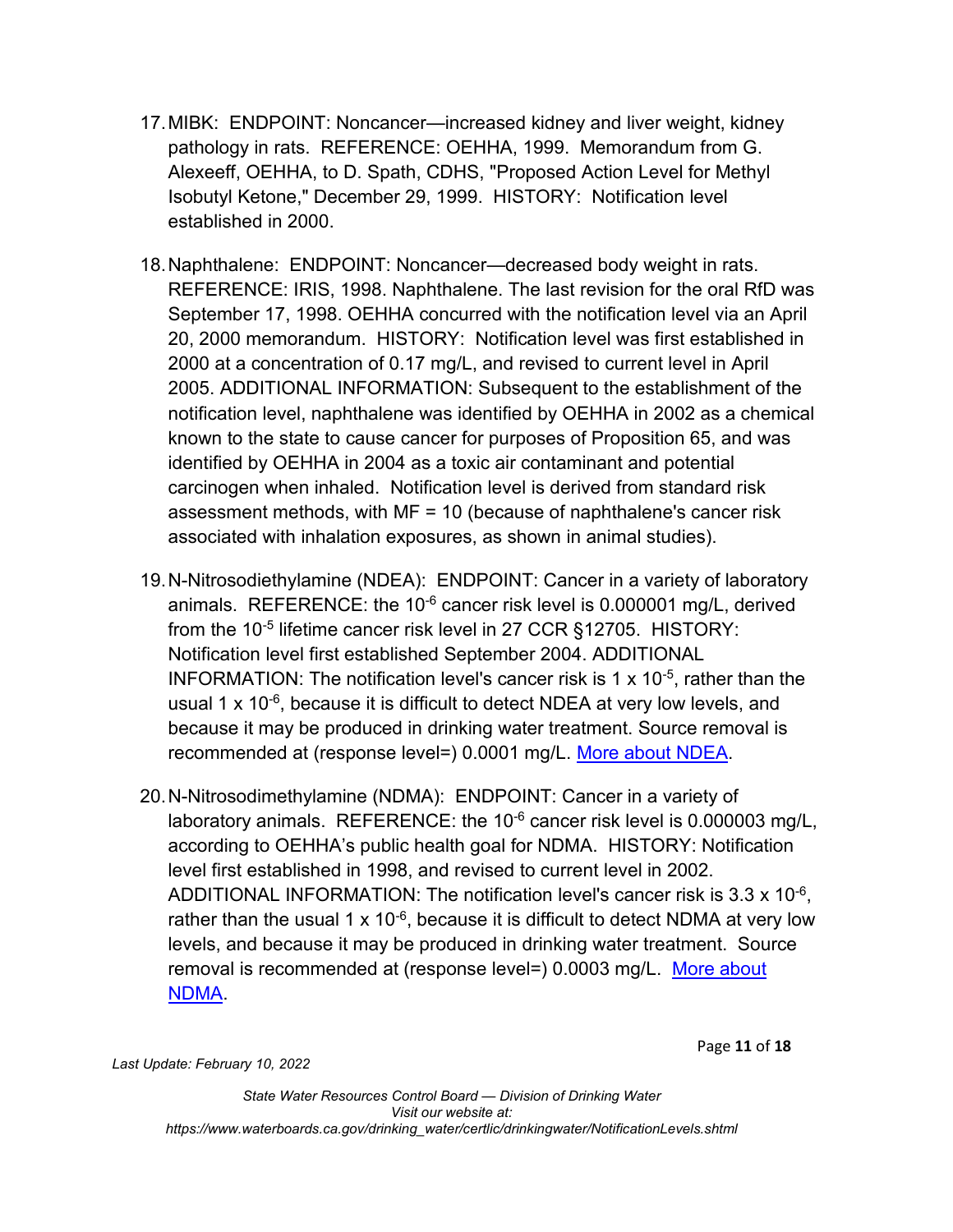- 21.N-Nitrosodi-n-propylamine (NDPA): ENDPOINT: Cancer in a variety of laboratory animals. REFERENCE: the  $10^{-6}$  cancer risk level is 0.000005 mg/L, derived from the 10<sup>-5</sup> lifetime cancer risk level in 27 CCR §12705. HISTORY: Notification level first established in May 2005. ADDITIONAL INFORMATION: The notification level's cancer risk is 2 x 10<sup>-6</sup>, rather than the usual 1 x 10<sup>-6</sup>, because it is difficult to detect NDPA at very low levels, and because it may be produced in drinking water treatment. Source removal is recommended at (response level=) 0.0005 mg/L. [More about NDPA](http://www.waterboards.ca.gov/drinking_water/certlic/drinkingwater/NDMA.shtml).
- 22.Perfluorobutanesulfonic acid (PFBS): ENDPOINT: Noncancer decreased thyroid hormone in lab animals, REFERENCES: [Notification Level](https://oehha.ca.gov/media/downloads/water/chemicals/nl/pfbsnl121820.pdf)  Recommendation - [Perfluorobutane Sulfonic Acid in Drinking Water, OEHHA](https://oehha.ca.gov/media/downloads/water/chemicals/nl/pfbsnl121820.pdf) [\(January 14, 2021\),](https://oehha.ca.gov/media/downloads/water/chemicals/nl/pfbsnl121820.pdf) [National Toxicology Program \(2019](https://ntp.niehs.nih.gov/ntp/htdocs/st_rpts/tox096_508.pdf?utm_source=direct&utm_medium=prod&utm_cam)), [Lieder et al., 2009a,](https://www.sciencedirect.com/science/article/abs/pii/S0300483X08004691) [Lieder et al., 2009b](https://www.sciencedirect.com/science/article/abs/pii/S0300483X09000766) and [Feng et al., 2017\)](https://academic.oup.com/toxsci/article/155/2/409/2684510)
- 23.Perfluorooctanoic acid (PFOA): ENDPOINT: Cancer pancreatic and liver tumors in male rats, theoretical *de minimis* cancer risk level (10-6 ) at at 0.1 ng/L (nanogram/liter), REFERENCES: [Notification Level Recommendations -](https://oehha.ca.gov/media/downloads/water/chemicals/nl/final-pfoa-pfosnl082119.pdf) [Perfluorooctanoic Acid and Perfluorooctane Sulfonate](https://oehha.ca.gov/media/downloads/water/chemicals/nl/final-pfoa-pfosnl082119.pdf) in Drinking Water, [OEHHA \(August 2019\)](https://oehha.ca.gov/media/downloads/water/chemicals/nl/final-pfoa-pfosnl082119.pdf). HISTORY: Notification level first established in 2018 as 14 ng/L, and revised to current level in 2019. The current level is set to the lowest level of detection.
- 24.Perfluorooctanesulfonic acid (PFOS): ENDPOINT: Cancer –liver tumors in male rats and the structural and biological similarity of PFOS to PFOA, theoretical *de minimis* cancer risk level (10-6 ) at 0.4 ng/L (nanogram/liter), REFERENCES: [Notification Level Recommendations -](https://oehha.ca.gov/media/downloads/water/chemicals/nl/final-pfoa-pfosnl082119.pdf) Perfluorooctanoic Acid [and Perfluorooctane Sulfonate in Drinking Water, OEHHA \(August 2019\)](https://oehha.ca.gov/media/downloads/water/chemicals/nl/final-pfoa-pfosnl082119.pdf), HISTORY: Notification level first established in 2018 as 13 ng/L, and revised to current level in 2019. The current level is set to the lowest level of detection.
- 25.Propachlor: ENDPOINT: Noncancer—decrease in weight gain, decrease in food intake, relative liver weight increase in rats. REFERENCE: IRIS, 1987. The last revision for the oral RfD was January 1, 1987. HISTORY: Notification level was first established September 30, 2005.
- 26.n-Propylbenzene: ENDPOINT: Noncancer—increased kidney weight in rats, using cumene (isopropylbenzene) as a surrogate. REFERENCE: OEHHA,

Page **12** of **18**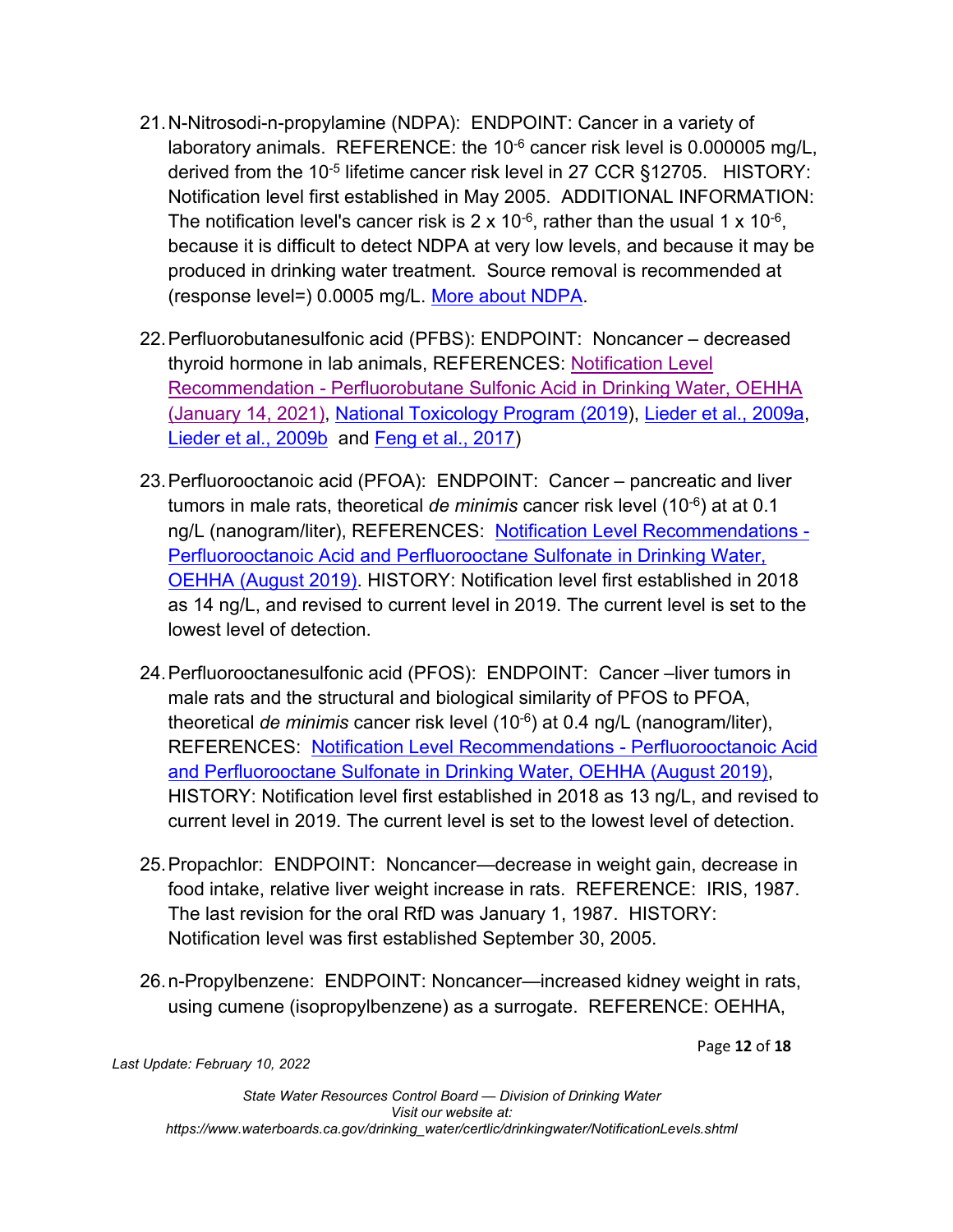2000. Memorandum from R. Howd, OEHHA, to D. Spath, CDHS, "Proposed Action Level for n-Propylbenzene," October 27, 2000. HISTORY: Notification level established in 2000.

- 27.RDX (Hexahydro-1,3,5-trinitro-1-3-5-triazine): ENDPOINT: Cancer—liver carcinomas and adenomas in female mice. REFERENCE: IRIS, 1990. The oral carcinogenicity assessment is dated August 1, 1990. HISTORY: Notification level was first established September 30, 2005.
- 28.Tertiary butyl alcohol: ENDPOINT: Cancer—renal adenomas and carcinomas in male rats, thyroid adenomas in female mice. REFERENCE: OEHHA, 1999. Memorandum from G. Alexeeff, OEHHA, to D. Spath, CDHS, "Expedited Evaluation of Risk Assessment for Tertiary Butyl Alcohol in Drinking Water," June 2, 1999. HISTORY: Notification level established in 1999.
- 29.1,2,4-Trimethylbenzene: ENDPOINT: Noncancer—increased serum phosphorus levels in rats. REFERENCE: OEHHA, 2001. Memorandum from R. Howd, OEHHA, to D. Spath, DHS, "Proposed Action Level for 1,2,4- Trimethylbenzene and 1,3,5-Trimethylbenzene," May 24, 2001. HISTORY: Notification level established in 2001.
- 30.1,3,5-Trimethylbenzene: ENDPOINT: Noncancer—increased serum phosphorus levels in rats. REFERENCE: OEHHA, 2001. Memorandum from R. Howd, OEHHA, to D. Spath, DHS, "Proposed Action Level for 1,2,4- Trimethylbenzene and 1,3,5-Trimethylbenzene," May 24, 2001. HISTORY: Notification level established in 2001.
- 31.2,4,6-Trinitrotoluene (TNT): ENDPOINT: Cancer—urinary bladder transitional cell papillomas and squamous cell carcinomas in female rats. REFERENCE: IRIS, 2002. The oral carcinogenicity assessment is dated June 1, 1989. . HISTORY: Notification level was first established September 30, 2005.
- 32.Vanadium: ENDPOINT: Noncancer—developmental and reproductive effects in rats. REFERENCE: OEHHA, 2000. Memorandum from R. Howd, OEHHA, to D. Spath, CDHS, "Proposed Action Level for Vanadium," August 24, 2000. HISTORY: CDHS established the notification level in 2000 at 0.015 mg/L, and revised it in late 2000 or early 2001 to 0.05 mg/L, changing the RSC in standard risk assessment methods from the default value of 0.2 to 0.6, to take

Page **13** of **18**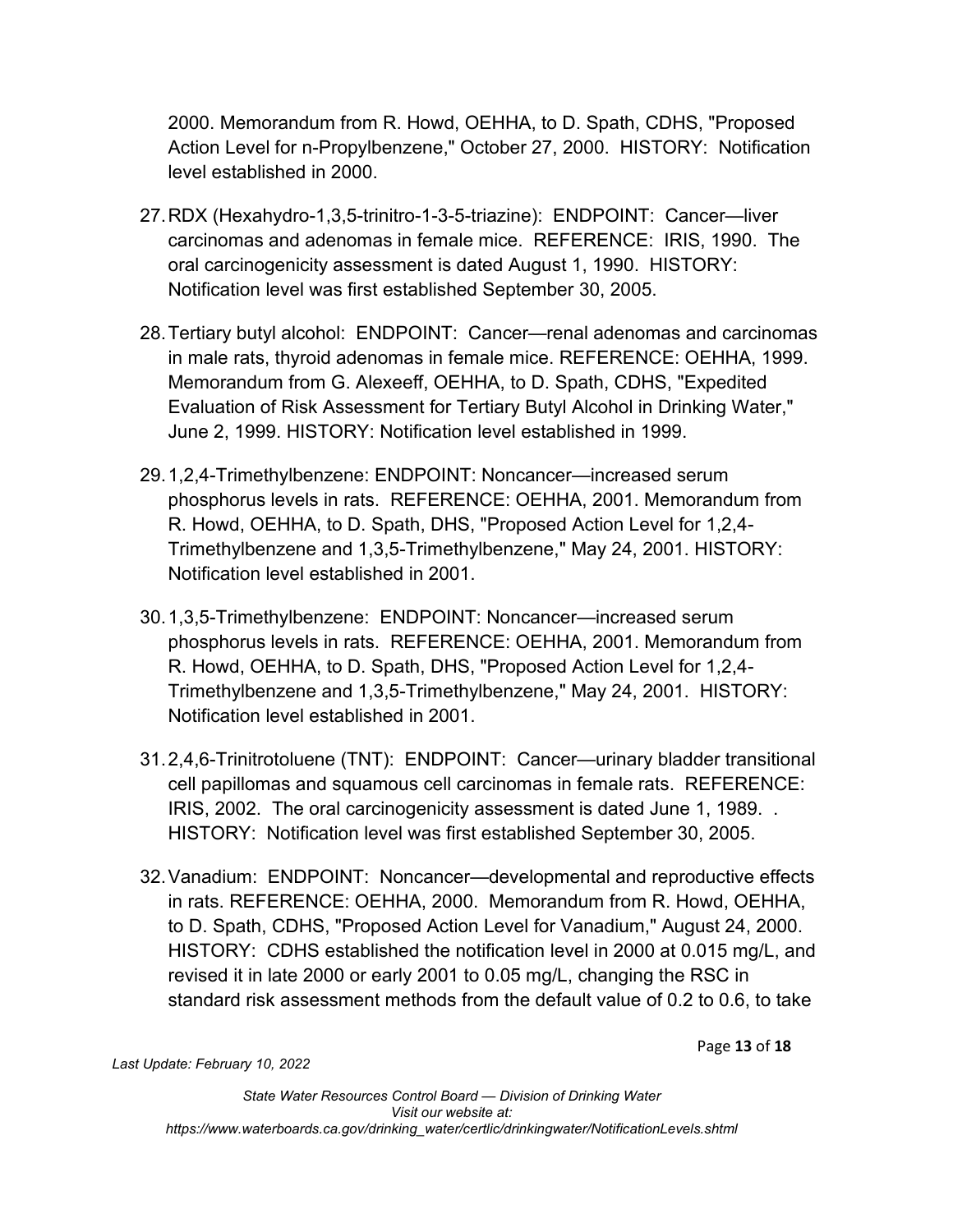into account the high number of vanadium detections—reflecting its natural occurrence—and the likelihood that drinking water would contribute more to the total vanadium intake than the default value suggested.

*Last Update: February 10, 2022*

Page **14** of **18**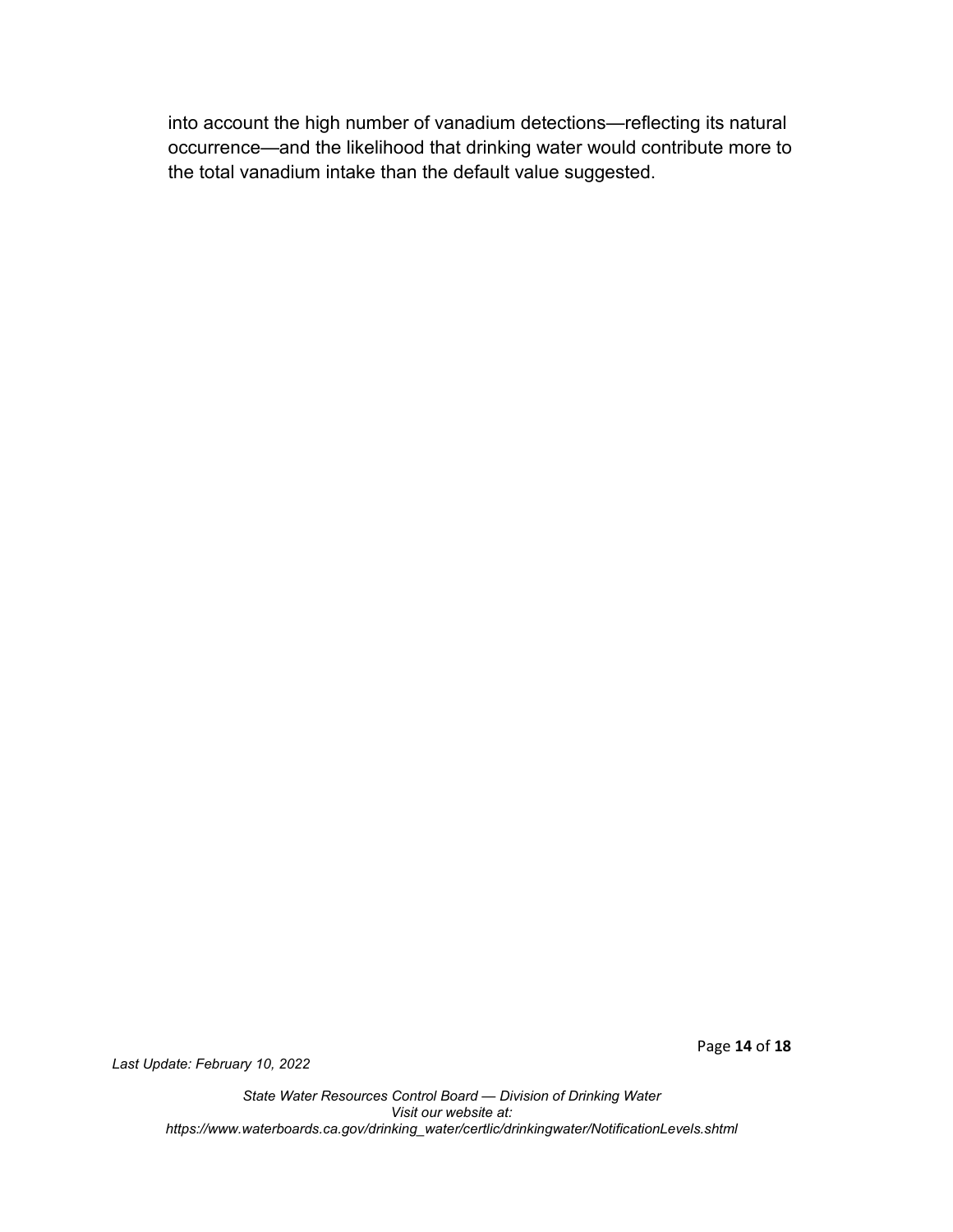# **Appendix 1. Methods for Determination of Notification Levels**

DDW's notification levels indicate concentrations of unregulated contaminants in drinking water that are considered to pose no adverse health risk.

When risk assessments have been done by other agencies for other purposes, we generally rely upon those assessments to establish notification levels. For example, theoretical *de minimis* cancer risk levels for certain contaminants can be determined from regulatory levels established by the Office of Environmental Health Hazard Assessment (OEHHA), or from the US EPA's Integrated Risk Information System (IRIS). Notification levels for non-carcinogens can be derived from no observed adverse effect level (NOAELs) and uncertainty factors (UFs) in IRIS. In some cases, US EPA Region 9's Preliminary Remediation Goals (PRGs) can be used to identify NOAELs and UFs in assessments done by other organizations within US EPA, such the National Center for Environmental Assessment.

On occasion, we may ask OEHHA for its views on specific information from IRIS or PRG tables and the derivation of a notification level from them. When a risk assessment for a specific chemical of drinking water concern is lacking, we may request OEHHA to develop an assessment for use as a notification level.

The methods used to determine notification levels are consistent with those used for the determination of public health goals for contaminants in drinking water by OEHHA. These methods, used by a number of state and federal regulatory agencies, are as follows:

## **Non-Carcinogens:**

The notification level is the health protective concentration (C) for the contaminant in drinking water, and is determined by the equation:

| $C = (NOAEL \times BW \times RSC)/(MF \times UF \times DWC)$ | (Equation 1) |  |
|--------------------------------------------------------------|--------------|--|
|                                                              |              |  |

Where:

| NOAEL = |     | the No Observed Adverse Effect Level, in milligrams per<br>kilogram body weight per day (mg/kg-day) |               |
|---------|-----|-----------------------------------------------------------------------------------------------------|---------------|
| BW      | $=$ | body weight, 70 kilograms (kg) as the default adult value                                           |               |
|         |     |                                                                                                     | Page 15 of 18 |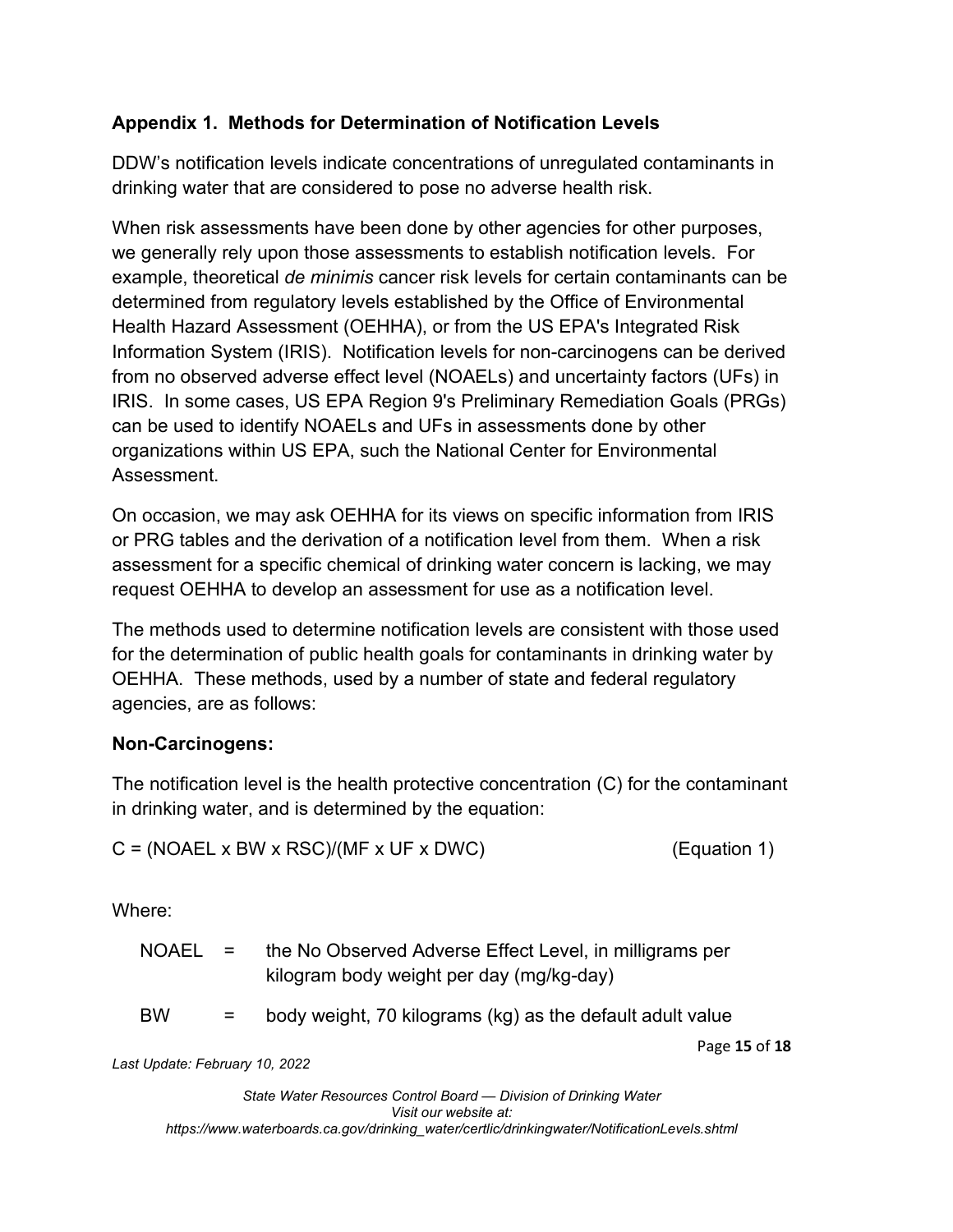| <b>RSC</b> |   | the Relative Source Contribution. The default value $= 0.2$<br>(assumes that 20 percent of the exposure is from drinking<br>water, 80 percent from other sources)                                                                                                                                               |
|------------|---|-----------------------------------------------------------------------------------------------------------------------------------------------------------------------------------------------------------------------------------------------------------------------------------------------------------------|
| UF         |   | uncertainty factor, the product of several factors, often 10 for<br>interspecies extrapolation, 10 for differences in individual<br>human sensitivity, 10 for use of a less-than-chronic study, and<br>10 for inadequacy of data, so that the UF may be from 1 to<br>10,000, depending on available information |
| MF         | = | modifying factor, to take into account other factors that are<br>appropriate. Unless specifically stated, $MF = 1$                                                                                                                                                                                              |
| <b>DWC</b> |   | Drinking Water Consumption rate (2 liters per day, L/day)                                                                                                                                                                                                                                                       |

### **Carcinogens:**

The notification level is the concentration (C) of the contaminant that poses a theoretical negligible (*de minimis*) cancer risk over a 70-year lifetime, and is determined by the equation:

$$
C = (BW \times 10^{-6})/(q_1 * \times DWC)
$$

(Equation 2)

Where:

| C                  | $=$               | concentration (mg/L) posing negligible cancer risk $(10^{-6}$ risk)                                  |
|--------------------|-------------------|------------------------------------------------------------------------------------------------------|
| <b>BW</b>          | $\equiv$ $\equiv$ | 70 kg                                                                                                |
| $q_1$ <sup>*</sup> | $=$               | upper 95% confidence limit on the cancer potency slope, the<br>"Slope Factor," in $(mg/kg-day)^{-1}$ |
|                    |                   | $DWC = 2 L/day$                                                                                      |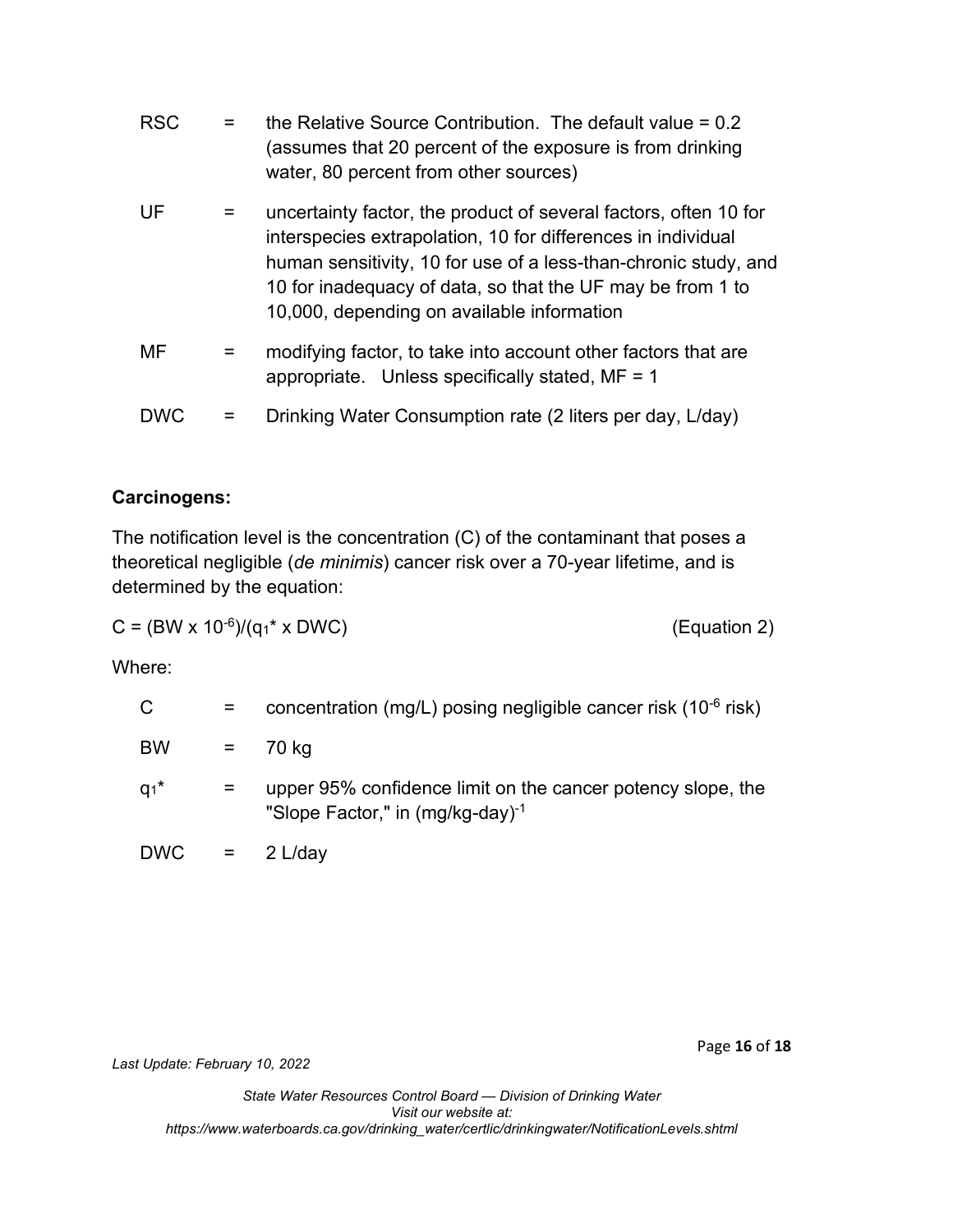# **Appendix 2. Health and Safety Code §116455, (Chapter 679, Statutes of 2004, AB 2528, Lowenthal)**

(a) A public water system shall comply with the requirements of this section within 30 days after it is first informed of a confirmed detection of a contaminant found in drinking water delivered by the public water system for human consumption that is in excess of a maximum contaminant level, a notification level, or a response level established by the department.

(1) If the public water system is a wholesale water system, then the person operating the wholesale water system shall notify the wholesale water system's governing body and the water systems that are directly supplied with that drinking water. If the wholesale water system is a water company regulated by the California Public Utilities Commission, then the wholesale water system shall also notify the commission. The commission in the exercise of its general and specific powers to ensure the health, safety, and availability of drinking water served by the utilities subject to its jurisdiction, may order further action that is not inconsistent with the standards and regulations of the department to ensure a potable water supply.

(2) If the public water system is a retail water system, then the person operating the retail water system shall notify the retail water system's governing body and the governing body of any local agency whose jurisdiction includes areas supplied with drinking water by the retail water system. If the retail water system is a water company regulated by the California Public Utilities Commission, then the retail water system shall also notify the commission. The commission, in the exercise of its general and specific powers to ensure the health, safety, and availability of drinking water served by the utilities subject to its jurisdiction, may order further action that is not inconsistent with the standards and regulations of the department to ensure a potable water supply.

(b) The notification required by subdivision (a) shall identify the drinking water source, the origin of the contaminant, if known, the maximum contaminant level, response level, or notification level, as appropriate, the concentration of the detected contaminant, and the operational status of the drinking water source, and shall provide a brief and plainly worded statement of health concerns.

Page **17** of **18**

*Last Update: February 10, 2022*